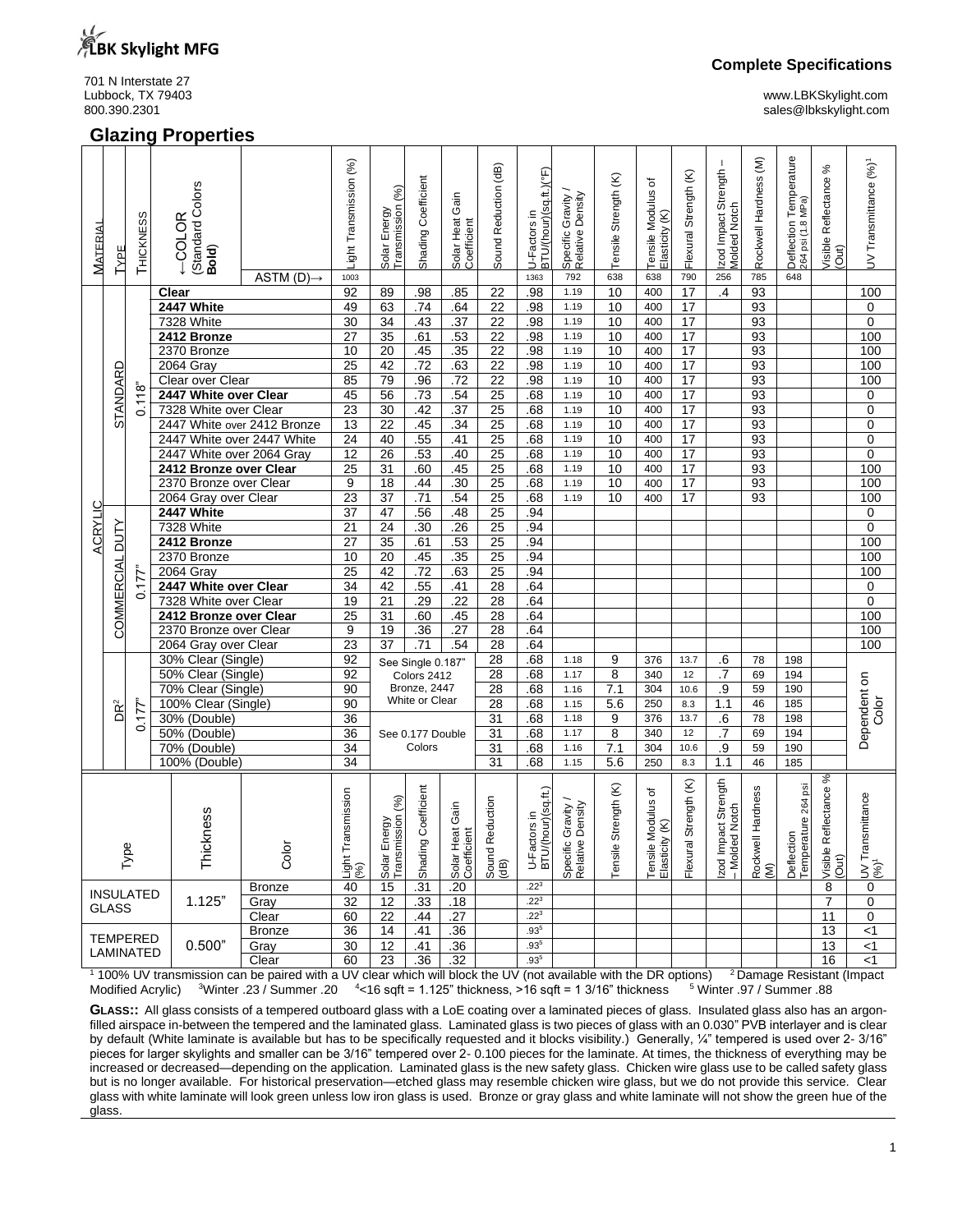

# 701 N Interstate 27<br>Lubbock, TX 79403

**Complete Specifications**

www.LBKSkylight.com 800.390.2301 sales@lbkskylight.com

| <b>MATERIAL</b> | TYPE                    | THICKNESS  | $-COLOR$                |               | $ASTM \rightarrow$ | Light Transmission (%)<br>1003 | Solar Energy<br>Transmission | Shading Coefficient | Solar Heat Gain<br>Coefficient | Sound Reduction | U-Factors in<br>BTU/ <u>(hour)(sq.ft.)(°F)</u> | Specific Gravity<br>Relative Density<br>792 | Tensile Strength<br>638 | ৳<br>Tensile Modulus<br>Elasticity<br>638 | Flexural Strength<br>790 | Izod Impact Strength<br>Molded Notch<br>256 | Rockwell Hardness<br>785 | Deflection Temperature<br>264 psi (1.8 MPa)<br>648 | వ్<br>Visible Reflectance<br>(Out) | UV Transmittance (%) |
|-----------------|-------------------------|------------|-------------------------|---------------|--------------------|--------------------------------|------------------------------|---------------------|--------------------------------|-----------------|------------------------------------------------|---------------------------------------------|-------------------------|-------------------------------------------|--------------------------|---------------------------------------------|--------------------------|----------------------------------------------------|------------------------------------|----------------------|
|                 |                         |            | Clear                   |               |                    | 86                             | 89                           | 1.02                | .85                            | 22              | .93                                            |                                             | 9.5                     | 340                                       | 13.5                     | 18                                          | 70                       | 270                                                |                                    | 100                  |
|                 |                         |            | Gray / Bronze           |               |                    | 50                             | 39                           | $\overline{.7}$     | .53                            | 22              | .93                                            |                                             | 9.5                     | 340                                       |                          | 18                                          | R <sub>11</sub><br>8     | 270                                                |                                    | 0                    |
|                 |                         | 0.125      | White                   |               | 34                 | 34                             | .43                          | $\overline{.37}$    | $\overline{22}$                | .93             |                                                |                                             |                         |                                           |                          |                                             |                          |                                                    | 0                                  |                      |
|                 | <b>STANDARD</b>         |            | White over Clear        |               | 29                 | 30                             | .42                          | .37                 | 25                             | .65             |                                                |                                             |                         |                                           |                          |                                             |                          |                                                    | 100                                |                      |
|                 |                         |            | Gray/Bronze over Clear  |               |                    | 43                             | 34                           | .66                 | .45                            | $\overline{25}$ | .65                                            |                                             |                         |                                           |                          |                                             |                          |                                                    |                                    | $\mathbf 0$          |
|                 |                         |            |                         | Clear         |                    | 80                             |                              | .91                 | $\overline{.8}$                | 24              | .62                                            |                                             |                         |                                           |                          |                                             |                          |                                                    |                                    | $\pmb{0}$            |
|                 |                         | <b>GMM</b> | Twin<br>Wall            | <b>Bronze</b> |                    | $\overline{25}$                |                              | .76                 | .66                            | 24              | .62                                            |                                             |                         |                                           |                          |                                             |                          |                                                    |                                    | 0                    |
|                 |                         |            |                         |               | Opal (White)       | 60                             |                              | .76                 | .66                            | $\overline{24}$ | .62                                            |                                             |                         |                                           |                          |                                             |                          |                                                    |                                    | 0                    |
|                 |                         |            |                         | Clear         |                    | 80                             |                              | .94                 | .82                            | 28              | .53                                            |                                             |                         |                                           |                          |                                             |                          |                                                    |                                    | 0                    |
|                 |                         |            | Twin<br>Wall            | <b>Bronze</b> |                    | $\overline{25}$                |                              | $\overline{.8}$     | .70                            | 28              | .53                                            |                                             |                         |                                           |                          |                                             |                          |                                                    |                                    | 0                    |
|                 |                         | <b>MM8</b> |                         |               | Opal (White)       | 60                             |                              | .75                 | .65                            | 28              | .53                                            |                                             |                         |                                           |                          |                                             |                          |                                                    |                                    | 0                    |
|                 |                         |            | Triple<br>Wall          | Clear         |                    | $\overline{75}$                |                              | .94                 | $\overline{82}$                | 28              | .53                                            |                                             |                         |                                           |                          |                                             |                          |                                                    |                                    | 0                    |
|                 |                         |            |                         | <b>Bronze</b> |                    | 23                             |                              | $\overline{8}$      | .75                            | 28              | .53                                            |                                             |                         |                                           |                          |                                             |                          |                                                    |                                    | 0                    |
| POLYCARBONATE   | STRUCTURED / MULTI WALI |            |                         |               | Opal (White)       | 60                             |                              | .75                 | .64                            | 28              | .53                                            |                                             |                         |                                           |                          |                                             |                          |                                                    |                                    | 0                    |
|                 |                         |            |                         | Clear         |                    | 80<br>$\overline{25}$          |                              | .94                 | .82                            | 30              | .48                                            |                                             |                         |                                           |                          |                                             |                          |                                                    |                                    | 0                    |
|                 |                         |            | Twin<br>Wall            |               | <b>Bronze</b>      |                                |                              | .86                 | .75                            | 30              | .48                                            |                                             |                         |                                           |                          |                                             |                          |                                                    |                                    | 0                    |
|                 |                         | 10MM       |                         |               | Opal (White)       | 55                             |                              | .74                 | .64                            | 30              | .48                                            |                                             |                         |                                           |                          |                                             |                          |                                                    |                                    | 0                    |
|                 |                         |            |                         | Clear         |                    | 75                             |                              | .86                 | .75                            | 30              | .48                                            |                                             |                         |                                           |                          |                                             |                          |                                                    |                                    | 0                    |
|                 |                         |            | Triple<br>Wall          | <b>Bronze</b> |                    | $\overline{23}$                |                              | .65                 | .57                            | 30              | .48                                            |                                             |                         |                                           |                          |                                             |                          |                                                    |                                    | 0                    |
|                 |                         |            |                         |               | Opal (White)       | 55                             |                              | $\overline{.71}$    | .62                            | 30              | .48                                            |                                             |                         |                                           |                          |                                             |                          |                                                    |                                    | 0                    |
|                 |                         |            |                         | Clear         |                    | 62                             |                              | .78                 | .68                            | 36              | .34                                            |                                             |                         |                                           |                          |                                             |                          |                                                    |                                    | $\mathbf 0$          |
|                 |                         |            | $\frac{1}{\sqrt{2}}$    | <b>Bronze</b> |                    | $\overline{25}$                |                              | .57                 | .50                            | 36              | .34                                            |                                             |                         |                                           |                          |                                             |                          |                                                    |                                    | 0                    |
|                 |                         | 16MM       |                         |               | Opal (White)       | 40                             |                              | .52                 | .45                            | $\overline{36}$ | .34                                            |                                             |                         |                                           |                          |                                             |                          |                                                    |                                    | 0                    |
|                 |                         |            |                         | Clear         |                    | 62                             |                              | .78                 | .68                            | $\overline{36}$ | .35                                            |                                             |                         |                                           |                          |                                             |                          |                                                    |                                    | 0                    |
|                 |                         |            | $rac{x}{\text{Strong}}$ | <b>Bronze</b> |                    | $\overline{20}$                |                              | .57                 | .50                            | $\overline{36}$ | .35                                            |                                             |                         |                                           |                          |                                             |                          |                                                    |                                    | 0                    |
|                 |                         |            |                         |               | Opal (White)       | 40                             |                              | .52                 | .45                            | $\overline{36}$ | .35                                            |                                             |                         |                                           |                          |                                             |                          |                                                    |                                    | 0                    |
|                 |                         |            |                         | Clear         |                    | 60                             |                              | .61                 | .61                            | 45              | .26                                            |                                             |                         |                                           |                          |                                             |                          |                                                    |                                    | 0                    |
|                 |                         | 25MM       | Five<br>Wall            | <b>Bronze</b> |                    | $\overline{20}$                |                              | .57                 | .50                            | 45              | .26                                            |                                             |                         |                                           |                          |                                             |                          |                                                    |                                    | 0                    |
|                 |                         |            |                         |               | Opal (White)       | $\overline{25}$                |                              | .62                 | .54                            | 45              | .26                                            |                                             |                         |                                           |                          |                                             |                          |                                                    |                                    | $\Omega$             |

STRUCTURED / MULTIWALL POLYCARBONATE PROFILES

|      |               |                  | . .<br>◟               |
|------|---------------|------------------|------------------------|
|      |               |                  | æ                      |
| TWIN | <b>TRIPLE</b> | <b>FIVE WALL</b> | <b>TRONG</b><br>______ |

### **ACRYLIC**

**Design Loads::** Safer than glass because of greater breakage resistance and breaks into larger pieces. Complies with American National Standards Institute (ANSI) Z97.1-1975, Safety Glazing for Buildings. Tensile strength is 10,000 psi at room temperature ASTM D638-room temperature=68°F/20°C, continuous loads below this value can induce stress-crazing. Continuously imposed design loads should not exceed 1,500 psi. in other applications involving continuous loading, loads should be less than 750 psi at 23°C (73°F). **Light Transmission::** All thickness of colorless acrylic transmit 92% of visible light. White light transmission decreases as thickness increases. Bronze and Gray light transmission is the same for all thicknesses. Colorless is warranted for seven years not to lose more than 3% in light transmission. Items marked with \*\* are standard shades. Some colors may have availability or size restrictions. **Cleaning::** Use a mild soap (dishwashing liquid), warm water and a soft cloth or paper towel. Apply light pressure. Rinse with clear water; blot dry with a damp cloth or chamois. To remove oil or tar, use a good grade of hexane, aliphatic naphtha or kerosene. Use as recommended by manufacturer. Immediately wash away oily film residues with a mild soap and water solution. DO NOT USE: Window cleaning sprays, kitchen scouring compounds or solvents such as acetone, gasoline, benzene, carbon tetrachloride, ammonia or lacquer thinner. CAUTION: Alcohol and ammonia may cause crazing. **Dusting::** Dust with a soft, damp cloth or chamois. Dry or gritty cloths can scratch the surface. **Polishing::** Where necessary, wash with non-solvented auto paste wax to protect it and maintain its surface gloss. Apply a thin, even coat with a soft, clean cloth; polish lightly with cotton flannel. Wipe with a damp cloth to help eliminate electrostatic charges. **Expansion and Contraction::** Like most plastics, acrylic expands and contracts 3 to 8 times as much as glass or metals. Allow for size variation in frame systems and other fixtures. A 48" panel expands or contracts about 0.002" for each °F change in temperature. In outdoor use, where summer and winter temperatures differ as much as 100°F, a 48" sheet expands and contracts almost ¼" (0.20"), or approximately ± 1/8" from mid-temperature conditions. **Calculate** expansion and contraction allowances from your installing temperature measurements. To figure expansion and contraction, use a constant, the thermal expansion coefficient. The value for acrylic is 0.00004 in/(in.)(°F). Multiply panel length (inches) by the maximum possible temperature change and multiply the result by the coefficient. For example, if the temperature difference is 100°F (38°C) from winter night to noontime summer sun, an eight foot (96")acrylic sheet's length changes almost 3/8". Total Movement= Sheet Length XTemperature Difference XCoefficient = 96 in x100 °F X 0.00004 = 0.38 in. For **installation**, expansion clearance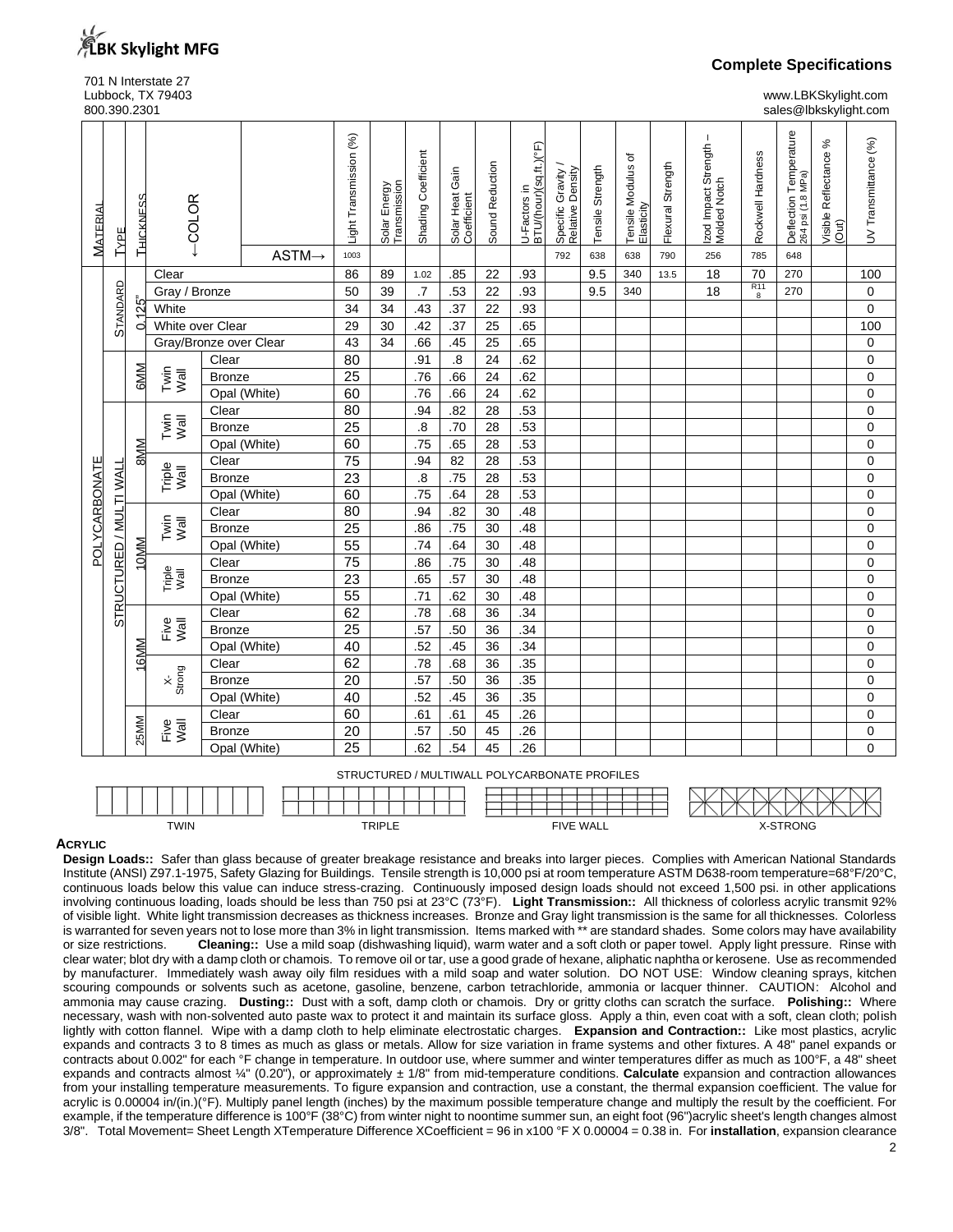**BK Skylight MFG** 

701 N Interstate 27<br>Lubbock, TX 79403

## **Complete Specifications**

www.LBKSkylight.com 800.390.2301 sales@lbkskylight.com sales@lbkskylight.com

= half-total movement. Most installations occur in the mid-temperature range (55-75°F or 7-22°C). If you install outside this range, figure clearances using the above formula. Acrylic absorbs water in high relative humidities, leading to expansion. At relative humidities of 100%, 80%, and 60%, respective dimensional changes are 0.5%, 0.3%, and 0.2%. A temperature and/or humidity difference on opposite sides of a sheet may cause slight bowing toward the higher value. As the differential lessens, the sheet resumes its original position. Dark-tinted acrylic (bronzes, grays excluding whites and ivories) with light transmission less than 60% and facing the south or southwest expand more than colorless sheet due to solar energy absorption. Movement of these panels is about 1.4 times that of colorless or lightly tinted sheet. For 96" (8 feet) of 131-2 Bronze (29% light transmission), it would be: Total Movement= Sheet Length XTemperature DifferenceX Coefficient= 96 in x 100 °F X 0.00004 = 0.38 in. *For dark-tinted sheet: movement* = 0.38 in. X 1.4 = 0.53 in. **Compatibility** Acrylic is manufactured from polymethyl methacrylate, based on oil and natural gas. Some gasketing materials used with glass contain plasticizers (solvents). These can dissolve acrylic sheet, as can nail polish remover, paint thinner, or alcohol. As with cleaning, ammonia will cause the clarity to change Codes and Regulations:: Acrylic meets the requirements of: ANSI Z97.1 for use as a Safety Glazing Material in Buildings (for thicknesses ≥ 0.080"). ANSI Z26.1 AS-4, 5, 6, & 7 for use as a Safety Glazing Material for Glazing Motor Vehicles, Federal Motor Vehicle Safety Standard 302; Flammability of Interior Materials, Federal Motor Vehicle Safety Standard 205; Safety Glazing. Building Codes for use as a Light Transmitting Plastic: See BOCA Evaluation Services, Inc., Research Report #94-30, See ICBO Evaluation Service, Inc.; Research Report #2158 and Refer to SBCCI PST & ESI Evaluation Report #93122 for Code Compliance State of Wisconsin Material Approval #950043-L, New York City MEA #145-80-M

**POLYCARBONATE TYPICAL PROPERTIES::** Available in bronze, clear or white—although polycarbonate is more impact resistant than acrylic—it scratches easier. See page two for all of polycarbonate's physical properties.

#### **STRUCTURED POLYCARBONATE::** (Bronze, Clear, Opal or other colors by special order)

**Weight::** One-eighth the weight of glass—may not require the structural support glass may need **Bending::** Sheets must always be bent longitudinally never across the width of the sheet **Strength::** Virtually unbreakable even when exposed to elevated outdoor temperatures over a long period of time will maintain structural integrity. Resists cracking and splintering **UV Protection::** UV absorber is co-extruded onto the surface of the sheet forming a barrier against UV radiation **Flammability::** Classified in accordance with ASTM standards and do not give off toxic gasses.

**Impact Resistance::** 8mm panel can withstand the impact of a 16 lb. weight falling 25 feet onto the panel with no breakage. Retains impact strength over a wide temperature range -40°F to 250°F. **Installation::** Protective PE film should be kept on sheet until installed. Uv protected side marked on PE film and should be faced towards the sun. Top and bottom ends of sheet must always be sealed by means of aluminum or vent tape to prevent dust or dirt inside. Tape can then be protected with framework or U-Channel.

**BUTYL ARCHITECTURAL TAPE** (1/16" x 3/8" x 50')::An extruded, preformed architectural glazing tape furnished on release paper rolls. Based on a butyl rubber formulation with proven age and weather resistant properties, it is designed to create a long lasting, flexible weather seal between two surfaces which will be subjected to normal expansion/contraction and wind loading forces. The thickness is designed to be compressed approximately 10 percent at installation to accommodate surface alignments. Passes AAMA Spec. 807.3 and 804.3 for glazing tapes to be used with architectural aluminum. **Typical Properties::** Base Polymer: butyl rubber (polyisobutylene), Solids Content: 100% solids (no asbestos), Cure Time: fully cured before application, Hardness: 20 durometer Shore "A" @ 77°F (25°C) / 70 durometer Shore "00" @ 77°F (25°C), Temperature Range: Application -10°F (-23°C) to 120°F (49°C), 70 durometer Shore "00" @ 77°F (25°C), Service -45°F (-43°C) to 190°F (88°C), Joint Movement: ±15% of joint width, Service Life: 20 year minimum.

| <b>EPDM NEOPRENE GASKETS</b><br><b>Property</b>        | ASTM    | <b>Wedge Gaskets</b>           | <b>Accessory Gaskets</b>      |
|--------------------------------------------------------|---------|--------------------------------|-------------------------------|
| Shore "A" Hardness                                     | D-2240  | 68-71                          | 58-62                         |
| Compression Set, 22h @ 100°C Ozone Resistance, 100 mPa | D-395   | 22-28%                         | 18-29%                        |
| 100h @ 40°C, 20% Elongation                            | D-1149  | No Cracks                      | No Cracks                     |
| <b>Tensile Strength</b>                                | D-412   | 1810-1925 psi (12.5-13.3 MPa)  | 1675-1750 psi (11.5-12.1 MPa) |
| Elongation @ Rupture                                   | D-412   | 350-530%                       | 375-550%                      |
| <b>Tear Strength</b>                                   | $D-624$ | 143-209 lb/in (25.0-3636 kN/m) | 160-18 lb/in (28.0-31.9 kN/m) |
| Brittleness Temperature @ -40°C                        | D-746   | Pass                           | Pass                          |
| Flame Propagation, Option II                           | C-1166  | No Limit                       | No Limit                      |

**FASTENERS::** Zinc Plated Carbon Steel Hex Washer Head Self-Drilling Screws

| <b>LSM</b><br><b>Product</b> | <b>Width Across</b><br>Flats<br><b>Nominal Size</b> |       |       | <b>Width Across</b><br><b>Corners</b>                                       |       | <b>Head Height</b> |                        | <b>Washer Diameter</b> | <b>Washer Thickness</b>       |       |  |
|------------------------------|-----------------------------------------------------|-------|-------|-----------------------------------------------------------------------------|-------|--------------------|------------------------|------------------------|-------------------------------|-------|--|
|                              |                                                     | Max   | Min   | Min                                                                         | Max   | Min                | Max                    | Min                    | Max                           | Min   |  |
| SF/CM                        |                                                     | 0.25  | 0.244 | 0.272                                                                       | 0.093 | 0.08               | 0.328                  | 0.302                  | 0.025                         | 0.015 |  |
| <b>FP Rail</b>               |                                                     | 0.312 | 0.305 | 0.34                                                                        | 0.12  | 0.105              | 0.414                  | 0.384                  | 0.031                         | 0.019 |  |
| <b>FP Frame</b>              |                                                     | 0.312 | 0.305 | 0.34                                                                        | 0.155 | 0.139              | 0.432                  | 0.398                  | 0.039                         | 0.022 |  |
|                              |                                                     |       |       | Specification Requirements:: Dimension: SAE J78Drive Style: Hex Washer Head |       |                    | Material: Carbon Steel |                        | Point Style: Sizes 4 to 8, #2 |       |  |

Mechanical & Performance: SAE J78 Thread Requirements: SAE J78 Coating: Fe/Zn 3A per ASTM F1941 Sizes 10 to 5/16", #3

**FRAMES::** All aluminum used in the manufacturing of skylights and retaining rails will be 6063-T5 aluminum (mill finish unless

| $\cdots$<br>otherwise specified.) |               | . PROPERTIES FOR 6063 ALLOY<br><b>CHEMICAL I</b> |       |       |     |              |                         |          |           |      |  |  |  |  |
|-----------------------------------|---------------|--------------------------------------------------|-------|-------|-----|--------------|-------------------------|----------|-----------|------|--|--|--|--|
|                                   |               |                                                  | ◡     | M٨    | MG  | $\sim$<br>◡∩ | <b>7N</b><br><u>— I</u> |          | n c<br>DU | ⌒∟   |  |  |  |  |
| Minimum                           | $\sim$<br>.zu | $- -$                                            | $- -$ | $- -$ | .45 | $- -$        | --                      | --       | $- -$     | Rem. |  |  |  |  |
| Maximum                           | .60           | $\sim$<br>ں ب                                    | .     | .     | .90 | .            | .                       | . .<br>. | $- -$     |      |  |  |  |  |